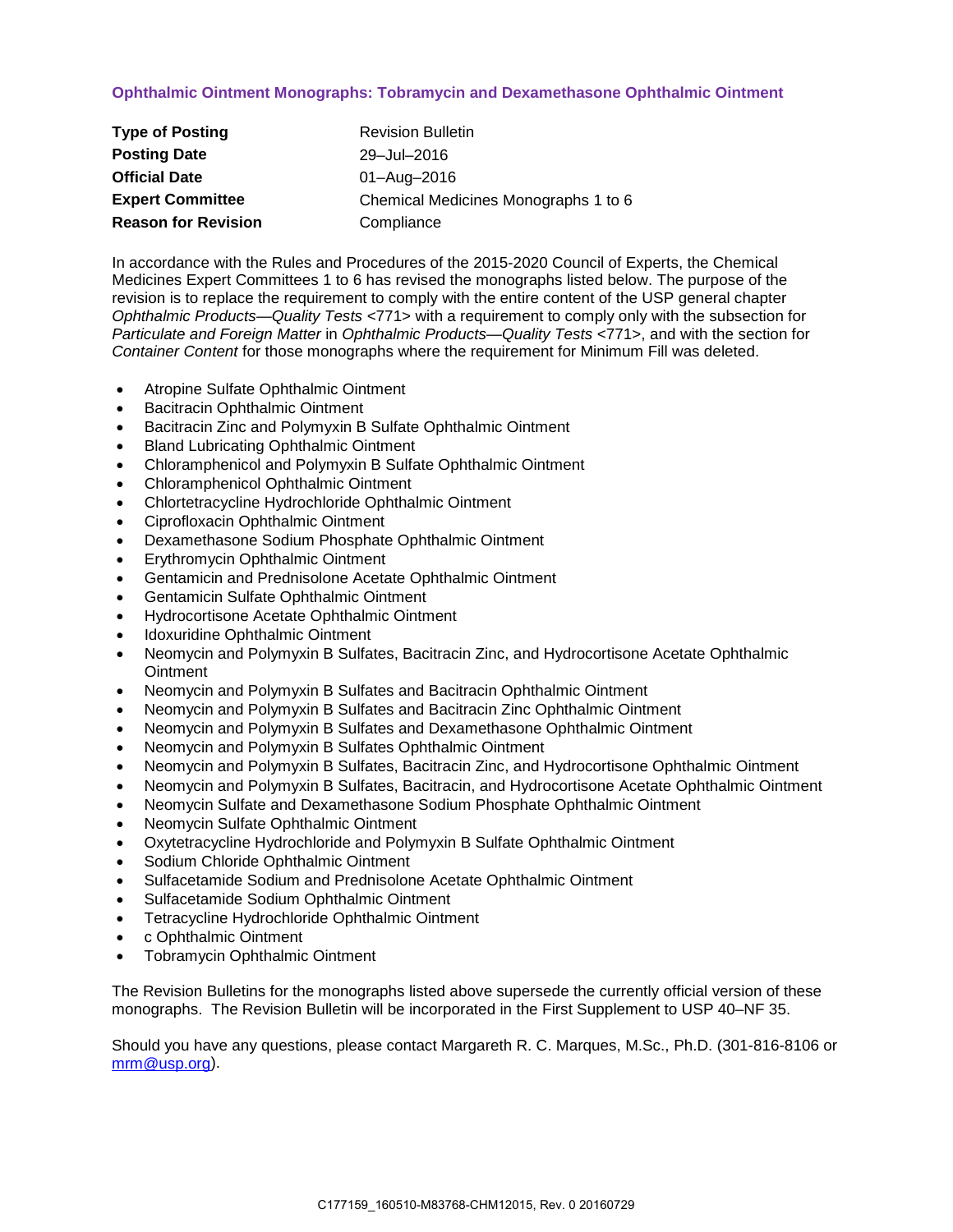**DEFINITION**<br>
Tobramycin and Dexamethasone Ophthalmic Ointment<br>
contains NLT 90.0% and NMT 120.0% of the labeled<br>
amount of tobramycin (C<sub>18</sub>H<sub>37</sub>N<sub>3</sub>O<sub>9</sub>), and NLT 90.0% and<br>
NMT 120.0% of the labeled<br>
amount of dexameth

### • A. THIN-LAYER CHROMATOGRAPHY

**Diluent:** Butyl alcohol and pyridine (100:1) containing nominally 4.5 mg of tobramycin to a **Standard solution:** 6 mg/mL of USP Tobramycin RS in separator. Add 50 mL of ether, and extract with four the sta

**Sample solution:** To 1 g of Ophthalmic Ointment in a lextracts in a 100-mL volumetric flask, and dilute with test tube add 2 mL of chloroform, and shake to dis- water to volume. centrifuge. Use the clear supernatant aqueous liquid. If, after centrifuging, an oily film remains on top of the supernatant aqueous liquid, transfer the supernatant duration of time as indicated. Move all flasks to and aqueous liquid to a second test tube, and wash it with  $\frac{1}{2}$  from the 60° constant temperature bath at the sam aqueous liquid to a second test tube, and wash it with from the 60° constant temperature bath at the 60° consta<br>The same of chloroform. 2 mL of chloroform.

▲(See Chromatography  $(621)$ , Thin-Layer Chromatogra-

**Adsorbent:** 0.25-mm layer of chromatographic silica stopper. Place the flasks in a constant temperature<br>stopper. Place the flasks in a constant temperature<br>bath at  $60 \pm 2^{\circ}$ , and heat for  $50 \pm 5$  min. Remove to

**Developing solvent system:** Methanol, chloroform, and ammonium hydroxide (60:25:30)

**Spray reagent:** 10 mg/mL of ninhydrin in *Diluent*<br>Analysis

**Samples:** *Standard solution, Sample solution, and Solution B tion B* respectively<br>Apply the Standard solution, the Sample solution, and **System suital** 

*Solution B* to the plate. Place the plate in a suitable chromatographic chamber, and develop the chromatogram in the *Developing solvent system* until the solvent front has moved about three-fourths of the length of the plate. Remove the plate from the cham- ume, and use promptly. ber, allow the solvent to evaporate, and heat the plate at 110° for 15 min. Immediately locate the spots on the plate by spraying it with *Spray reagent*. **Mode:** LC **Acceptance criteria:** Tobramycin appears as a pink **Detector:** UV 365 nm

Succeptance criteria: Tobramycin appears as a pink<br>spot, and the *R<sub>F</sub>* values of the spots of the *Sample solu*-<br>tion and of *Solution B*, respectively, correspond to those **Flow rate:** 1.2 mL/min *tion* and of *Solution B*, respectively, correspond to those of the *Standard solution*.

• **B.** The retention time of the major peak of the *Sample* **System suitability** *solution* corresponds to that of the *Standard solution*, as **Samples:** *Derivatized standard solution* and *System* obtained in the *Assay* for *Dexamethasone*. *suitability solution*

## •

**The Suitability requirements**<br>
yl)aminomethane in 800 mL of water. Add 20 mL of **Suitability requirements**<br> **Resolution:** NLT 4.0 between *p*-naphtholbenzein The sulfuric acid, and dilute with acetonitrile to obtain<br>
2000 mL of solution. Cool, and pass through a filter of<br>
2.2-um or finer pore size.<br>
2.2-um or finer pore size.<br>
2.2-um or finer pore size.

0.2-µm or finer pore size.<br>**Solution A:** 10 mg/mL of 2,4-dinitrofluorobenzene in **Solution A:**<sup>10</sup> mg/mL of 2,4-dinitrofluorobenzene in **Analysis** alcohol. This solution may be used for 5 days if refrig- **Samples:** *Derivatized standard solution*, *Derivatized*

**Solution B:** 15 mg/mL of tris(hydroxymethyl)amino-<br>methane in water. This solution may be used for 1 gent peaks.<br>month if refrigerated when not in use.

**Solution C:** 3 mg/mL of tris(hydroxymethyl)amino-<br>methane prepared as follows. Transfer 40 mL of Solu-**Tobramycin and Dexamethasone**<br> **Ophthalmic Ointment**<br> **Ophthalmic Ointment**<br> **Computer Computer Constant And Solution B to a 200-mL volumetric flask.** Add dimethyl sulf-<br>
to volume. Use this reagent within 4 h. If kept im

**IDENTIFICATION**<br>**IDENTIFICATION** Standard solution: 0.22 mg/mL of USP Tobramycin RS

**Change to read: Change to read: Change to read: Change to read: Sample solution**: **Sample solution**: **Nominally 0.045 mg/mL of tobramy-A AEXTERIER CHROMATOGRAPHY** cin from Ophthalmic Ointment in water prepared as<br> **Solution A:** 100 mg/mL of sodium sulfate in water **the solutions** follows. Transfer a portion of Ophthalmic Ointment follows. Transfer a portion of Ophthalmic Ointment<br>containing nominally 4.5 mg of tobramycin to a<br>separator. Add 50 mL of ether, and extract with four water<br>
20- to 25-mL portions of water. Combine the water<br>
20- to 25-mL portions of water. Combine the water of the water of the dilute with<br>
20- to 25-mL portions of water. Combine the water

solve. Add 0.5 mL of *Solution A*, shake vigorously, and **Derivatized standard solution, Derivatized sample so**all solutions at the same temperature and for the same duration of time as indicated. Move all flasks to and

**Solution B:** *Standard solution* and *Sample solution* (1:1) To separate 50-mL volumetric flasks transfer 4.0 mL of the multion, 15.0 mL of the *Sample solution*, 15.0 mL of the *Sample solution*, **Chromatographic system** the *Standard solution*, 15.0 mL of the *Sample solution*, .(See *Chromatography* 〈621〉*, Thin-Layer Chromatogra-* and 4.0 mL of water. To each flask add 10 mL of *Soluphy*.)▲*USP39 tion A* and 10 mL of *Solution C*, shake, and insert the gel mixture **bath at 60**  $\pm$  2°, and heat for 50  $\pm$  5 min. Remove the bath at 60  $\pm$  2°, and heat for 50  $\pm$  5 min. Remove the flasks from the bath, and allow to stand for 10 min. flasks from the bath, and allow to stand for 10 min.<br>Add acetonitrile to about 2 mL below the 50-mL mark, allow to cool to room temperature, then dilute with acetonitrile to volume. The solutions thus obtained are the *Derivatized standard solution*, the *Der-*<br>*ivatized sample solution*, and the *Blank solution*,

System suitability stock solution: 0.24 mg/mL of *p*-<br>naphtholbenzein in acetonitrile. Prepare freshly.

**System suitability solution:** Transfer 2 mL of the *System suitability stock solution* to a 10-mL volumetric flask, dilute with *Derivatized standard solution* to vol-

**Chromatographic system**<br>
(See *Chromatography*  $\langle 621 \rangle$ *, System Suitability.)*<br> **Mode:** LC

**Injection volume:** 20 µL<br>System suitability

[NOTE—The relative retention times for *p*-naphtholben- **ASSAY** zein and tobramycin are about 0.6 and 1.0,

sample solution, and Blank solution<br>Use the Blank solution to identify the solvent and rea-

2016 The United States Pharmacopeial Convention *All Rights Reserved.*